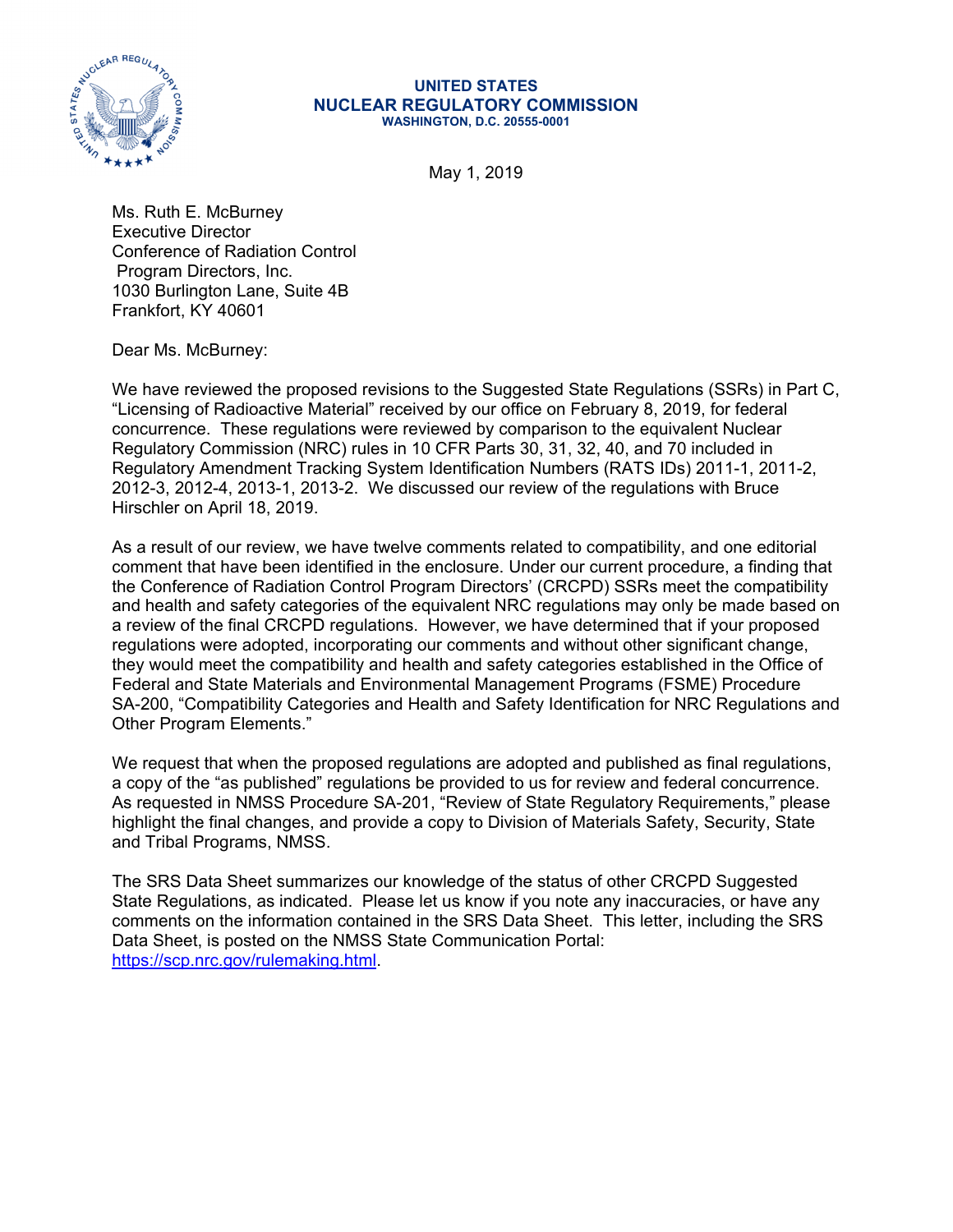If you have any questions regarding the review results, the compatibility and health and safety categories, or any of the NRC regulations used in the review, please contact Michelle Beardsley, State Regulation Review Coordinator at 301-415-0275 (michelle.beardsley@nrc.gov) or Cindy Flannery at 301-415-0223 (cindy.flannery@nrc.gov).

Sincerely,

# */RA Paul Michalak for/*

Kevin Williams, Deputy Director Division of Materials Safety, Security, State and Tribal Programs Office of Nuclear Materials Safety and Safeguards

Enclosure:

1. Compatibility and Editorial Comments

cc: Bruce Hirschler, SSRCR Publication Manager, CRCPD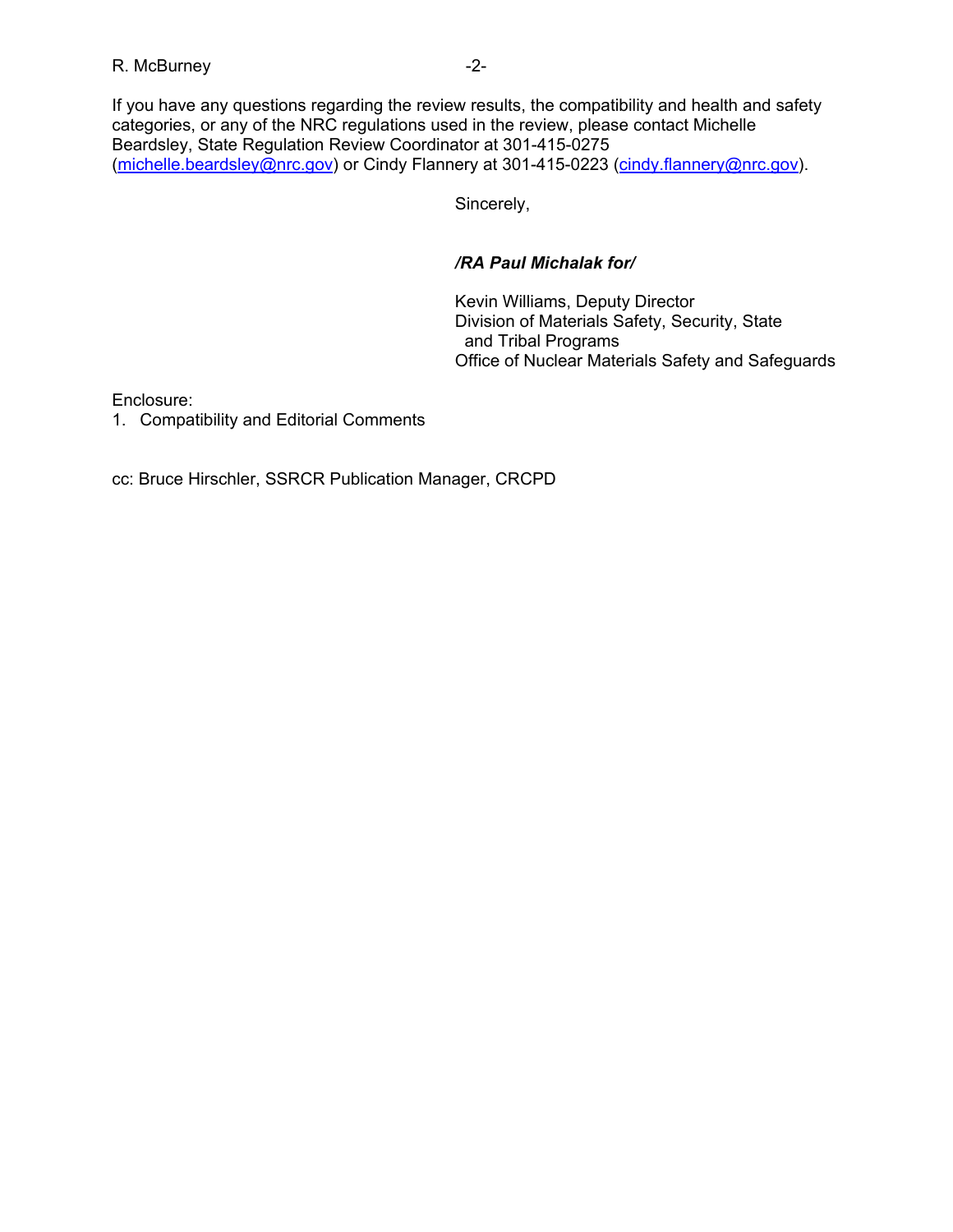R. McBurney **Accord 2018** -3-

## SUBJECT: LETTR TO R. MCBURNEY REGARDING THE CONFERENCE OF RADIATION CONTROL PROGRAM DIRECTORS PART C REGULATIONS

DATED: MAY 1, 2019

### DISTRIBUTION: SP DIR RF (19-18) CRCPD File

| <b>OFFICE</b>               | <b>ASPR</b> | <b>ASPB</b>       | OGC.                        | ASPB:BC   | MSTR∙DD            |
|-----------------------------|-------------|-------------------|-----------------------------|-----------|--------------------|
| <b>NAME</b>                 | CFlannery   | <b>MBeardsley</b> | JEzell NLO via              | PMichalak | PMichalak for:     |
|                             |             |                   | email                       |           | <b>KWilliams</b>   |
| <b>DATE</b>                 | 3/18/19     | 3/18/19           | 4/18/19                     | 05/01/19  | 05/01/19           |
| <b>ML19079A318 (Letter)</b> |             |                   | <b>OFFICIAL RECORD COPY</b> |           | Package ML19044A44 |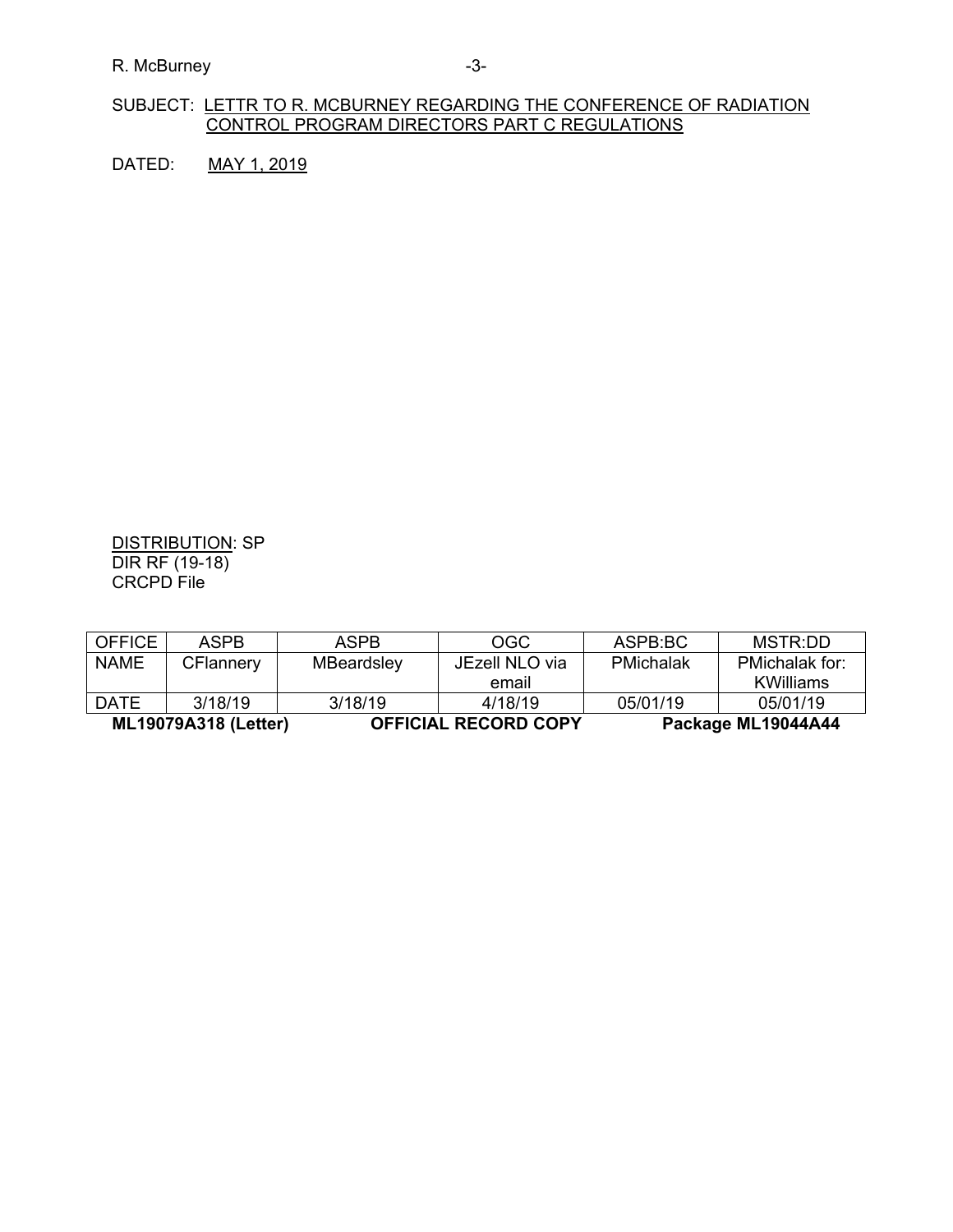### **COMPATIBILITY COMMENTS ON CRCPD PROPOSED SUGGESTED STATE REGULATIONS (SSRs) PART C**

|                | <b>STATE SECTION</b> | <b>NRC SECTION</b> | <b>RATS ID</b> | <b>CATEGORY</b> | <b>SUBJECT and COMMENTS</b>                                                                                                                                                                                                                                                                                                                                                                                                                                                                                                                                                                                                                                                                                                                                                                                                                                               |
|----------------|----------------------|--------------------|----------------|-----------------|---------------------------------------------------------------------------------------------------------------------------------------------------------------------------------------------------------------------------------------------------------------------------------------------------------------------------------------------------------------------------------------------------------------------------------------------------------------------------------------------------------------------------------------------------------------------------------------------------------------------------------------------------------------------------------------------------------------------------------------------------------------------------------------------------------------------------------------------------------------------------|
| $\mathbf{1}$   | C.4.c.ii.            | 30.19(b)           | 2012-4         | B               | Self-luminous products containing<br>tritium, krypton-85, or<br>promethium-147<br>In section C.4.c.ii.(3), CRCPD adds<br>the phrase, "or to transfer such<br>products for use pursuant to<br>C.4c.ii.(1),". This phrase is not<br>included in 10 CFR 30.19(b).<br>CRCPD needs to omit the phrase, as<br>indicated above, to meet the<br><b>Compatibility Category B designation</b><br>assigned to 10 CFR 30.19(b).                                                                                                                                                                                                                                                                                                                                                                                                                                                       |
| $\overline{2}$ | C.4.c.i.(1)          | 30.20              | 2012-4         | B               | <b>Gas and aerosol detectors</b><br>containing byproduct material<br>10 CFR 30.20 states in part, "(a)<br>Except for persons who manufacture,<br>process, produce, or initially transfer<br>for sale or distribution gas and<br>aerosol detectors containing<br>byproduct material, any person is<br>exempt from the requirements for a<br>license set forth in section 81 of the<br>Act and from the regulations in<br>parts 19, 20, 21, and 30 through 36<br>and 39 of this chapter".<br>CRCPD regulations do not contain<br>specific references to "parts 19, 20,<br>30 through 36, and 39 of this chapter;<br>rather they state, "these regulations".<br>CRCPD needs to specify equivalent<br>regulations to 10 CFR Parts 19, 20,<br>30 through 36, and 39 in section<br>C.4.c.i.(1) to meet the Compatibility<br>Category B designation assigned to<br>10 CFR 30.20. |
| 3              | C.28.e.iii.          | 32.55              | 2012-4         | B               | Same: Quality assurance,<br>prohibition of transfer                                                                                                                                                                                                                                                                                                                                                                                                                                                                                                                                                                                                                                                                                                                                                                                                                       |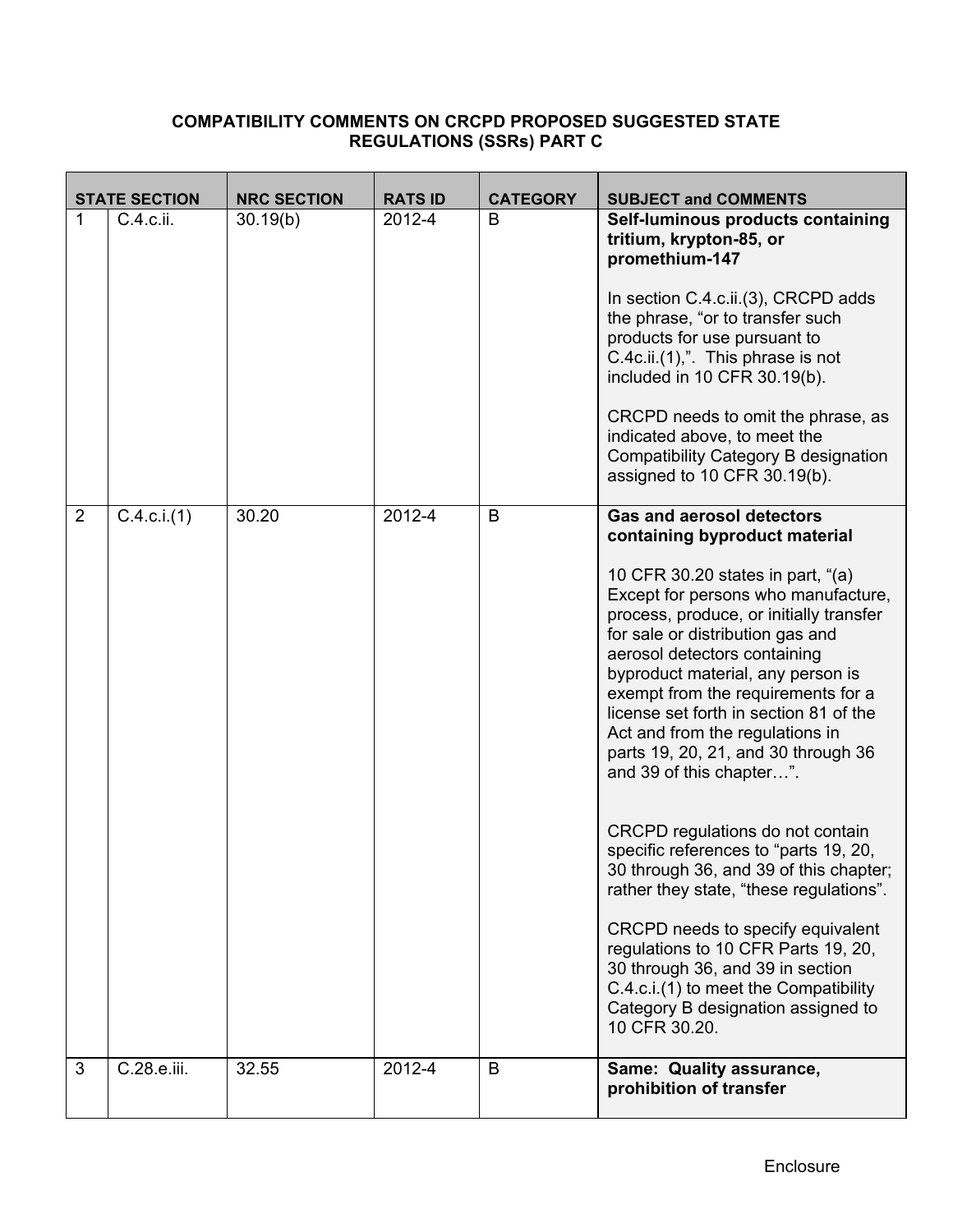|                | <b>STATE SECTION</b> | <b>NRC SECTION</b> | <b>RATS ID</b> | <b>CATEGORY</b> | <b>SUBJECT and COMMENTS</b>                                                                                                                                                                                                                                                                                                                                                                                                                                                                                                                                                                                                                                                                                                                       |
|----------------|----------------------|--------------------|----------------|-----------------|---------------------------------------------------------------------------------------------------------------------------------------------------------------------------------------------------------------------------------------------------------------------------------------------------------------------------------------------------------------------------------------------------------------------------------------------------------------------------------------------------------------------------------------------------------------------------------------------------------------------------------------------------------------------------------------------------------------------------------------------------|
|                |                      |                    |                |                 | CRCPD omitted the highlighted<br>language from their equivalent<br>regulation to $32.55(d)(1)$ :<br>"(1) Any luminous safety device<br>tested and found defective under any<br>condition of a license issued under<br>§ 32.53."<br>CRCPD needs to add the phrase as<br>indicated above to meet the<br><b>Compatibility Category B designation</b><br>assigned to 10 CFR 32.55.                                                                                                                                                                                                                                                                                                                                                                    |
| $\overline{4}$ | C.28.f.ii            | 32.57(e)           | 2012-4         | B               | <b>Calibration or reference sources</b><br>containing americium 241 or<br>radium 226: Requirements for<br>license to manufacture or initially<br>transfer<br>CRCPD section C.28.f:<br>1) includes the radionuclide<br>"plutonium"; 10 CFR 32.57<br>does not include plutonium.<br><b>CRCPD</b> needs to delete<br>plutonium from this section;<br>and<br>2) omits the word "initial" in f.ii.1.<br>CRCPD needs to add the<br>word "initial" to read as<br>follows:<br>"The initial quantity of<br>radioactive material deposited<br>on each source is measured<br>by direct counting of the<br>source."<br>CRCPD needs to make the changes<br>indicated above to meet the<br>Compatibility Category B designation<br>assigned to 10 CFR 32.57(e). |
| 5              | C.28.i.(5)(d)        | 32.61(e)(4)        | 2012-4         | B               | Ice detection devices containing<br>strontium-90; requirements for<br>license to manufacture or initially<br>transfer<br><b>CRCPD</b> regulations in section<br>C.28.i.i.(5)(d) are not essentially<br>identical to 10 CFR 32.61(e)(4).                                                                                                                                                                                                                                                                                                                                                                                                                                                                                                           |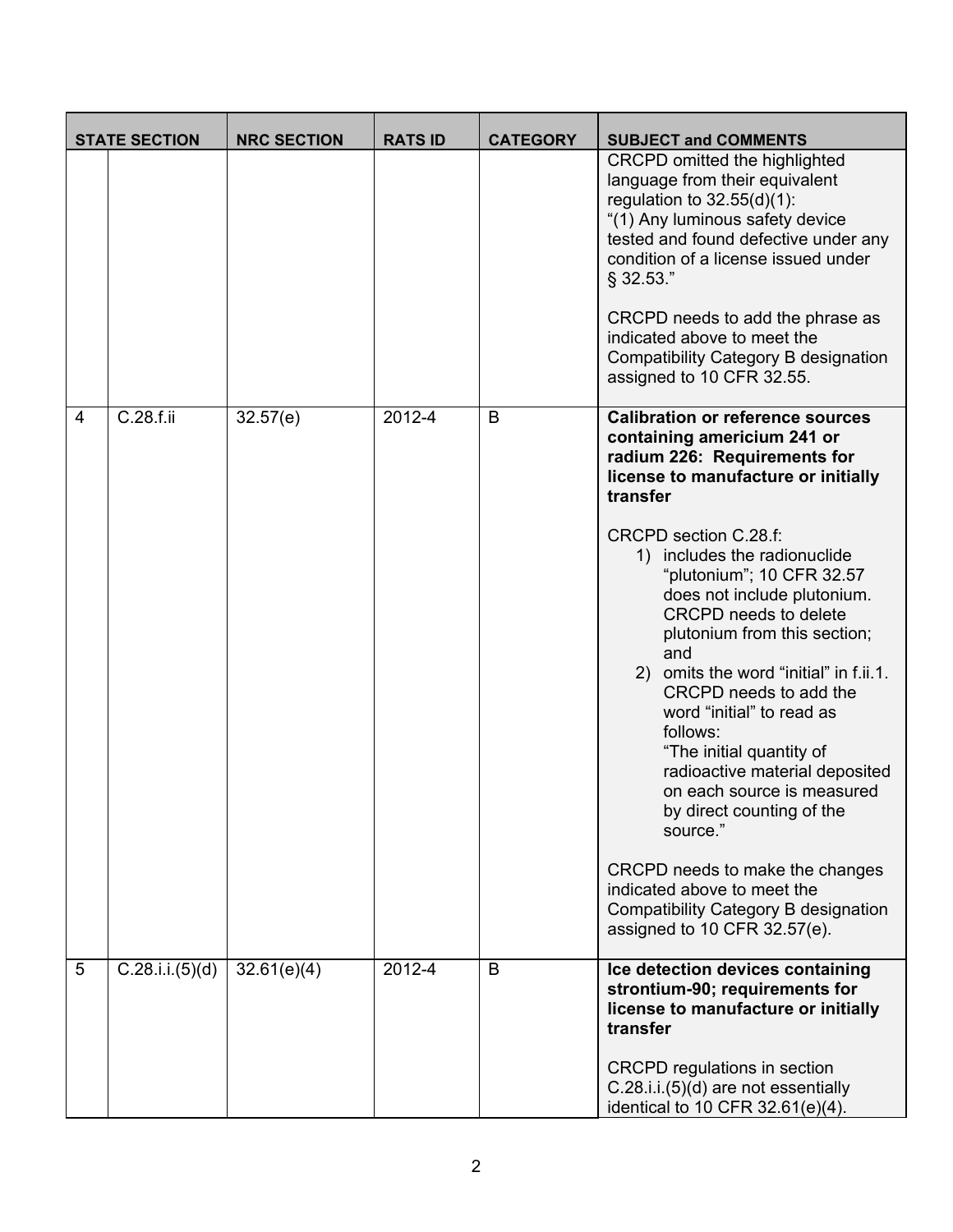| <b>STATE SECTION</b> |                  | <b>NRC SECTION</b> | <b>RATS ID</b> | <b>CATEGORY</b> | <b>SUBJECT and COMMENTS</b>                                                                                                                                                                                                                                                                                                                                                                                                                                                                                                                                                                                                                                                                               |
|----------------------|------------------|--------------------|----------------|-----------------|-----------------------------------------------------------------------------------------------------------------------------------------------------------------------------------------------------------------------------------------------------------------------------------------------------------------------------------------------------------------------------------------------------------------------------------------------------------------------------------------------------------------------------------------------------------------------------------------------------------------------------------------------------------------------------------------------------------|
|                      |                  |                    |                |                 | CRCPD needs to revise their<br>regulation to state, "Prototypes of the<br>device have been subjected to and<br>have satisfactorily passed the tests<br>required by paragraph C.28.i.iii. of this<br>section."<br>CRCPD needs to revise section<br>$C.28.i.i.(5)(d)$ as indicated above to<br>meet the Compatibility Category B<br>designation assigned to 10 CFR<br>$32.61(e)(4)$ .                                                                                                                                                                                                                                                                                                                       |
| 6                    | C.28.i.iii.      | 32.61(f)           | 2012-4         | B               | Ice detection devices containing<br>strontium-90; requirements for<br>license to manufacture or initially<br>transfer<br>CRCPD regulations state,<br>"An applicant for a license pursuant to<br>C.28.i. shall conduct prototype tests<br>on each of at<br>least five prototype ice detection<br>devices to tests as follows:". This<br>sentence, as written, is not essentially<br>identical to 10 CFR 32.61(f).<br>The sentence should read, "An<br>applicantshall subject at least five<br>prototypes of the devices to tests as<br>follows:"<br>CRCPD needs to revise their<br>regulation as indicated above to meet<br>the Compatibility Category B<br>designation assigned to 10 CFR<br>$32.61(f)$ . |
| $\overline{7}$       | C.28. i. ii. (5) | 32.62(e)(1)        | 2012-4         | B               | Same: Quality assurance;<br>prohibition of transfer<br>CRCPD subsection $(5)(a)$ omits the<br>highlighted language below:<br>"(1) Any ice detection device<br>containing strontium-90 tested and<br>found defective under the criteria                                                                                                                                                                                                                                                                                                                                                                                                                                                                    |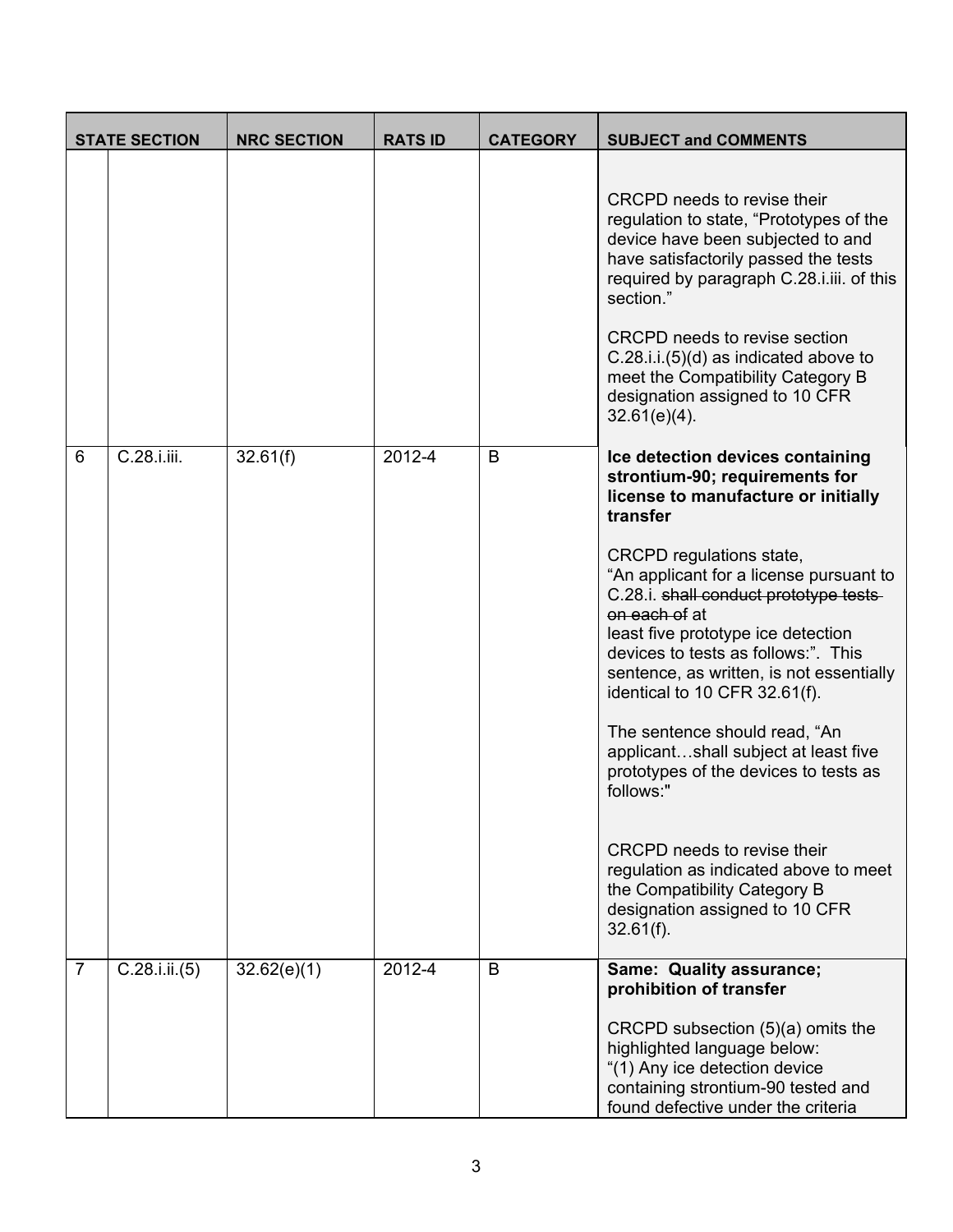| <b>STATE SECTION</b> |                        | <b>NRC SECTION</b> | <b>RATS ID</b> | <b>CATEGORY</b> | <b>SUBJECT and COMMENTS</b>                                                                                                                                                                                                                                                                                                                                                                                                                       |
|----------------------|------------------------|--------------------|----------------|-----------------|---------------------------------------------------------------------------------------------------------------------------------------------------------------------------------------------------------------------------------------------------------------------------------------------------------------------------------------------------------------------------------------------------------------------------------------------------|
|                      |                        |                    |                |                 | specified in a license issued under".<br>CRCPD needs to include the<br>highlighted language as indicated<br>above to meet the Compatibility<br>Category B designation assigned to<br>10 CFR 32.62(e)(1).                                                                                                                                                                                                                                          |
| 8                    | C.3.c                  | 40.13(c)           | 2013-2         | B               | Unimportant quantities of source<br>material<br>In section C.3.c, CRCPD omits a<br>reference to the [State] Radiation<br>Control Act.<br>CRCPD needs to include the above to<br>meet the Compatibility Category B<br>designation assigned to 10 CFR<br>$40.13(c)$ .                                                                                                                                                                               |
| 9                    | $C.3.c.$ ix            | 40.13(c)(10)       | 2013-2         | B               | Unimportant quantities of source<br>material<br>CRCPD regulations in section C.3.c.ix<br>state that persons who import must<br>be authorized by a license issued by<br>the NRC, but it does not explicitly<br>state that this license is "issued<br>under $\S$ 40.52."<br>CRCPD needs to add the wording<br>indicated above to meet the<br><b>Compatibility Category B designation</b><br>assigned to 10 CFR 40.13(c)(10).                        |
| 10                   | C.21.c(i), (ii)<br>(3) | 40.22(b)(3)        | 2013-2         | B               | <b>Small quantities of source material</b><br>CRCPD regulations do not include all<br>equivalent references to those stated<br>in 10 CFR $40.22(b)(3)$ . Specifically,<br>CRCPD needs to add equivalent<br>references to 10 CFR<br>40.60(a),(b),(c)(1)&(2) and<br>$40.61(a)(b)(d)(e)$ &(f).<br>CRCPD needs to add equivalent<br>regulations to those stated in 10 CFR<br>$40.22(b)(3)$ as indicated above to<br>meet the Compatibility Category B |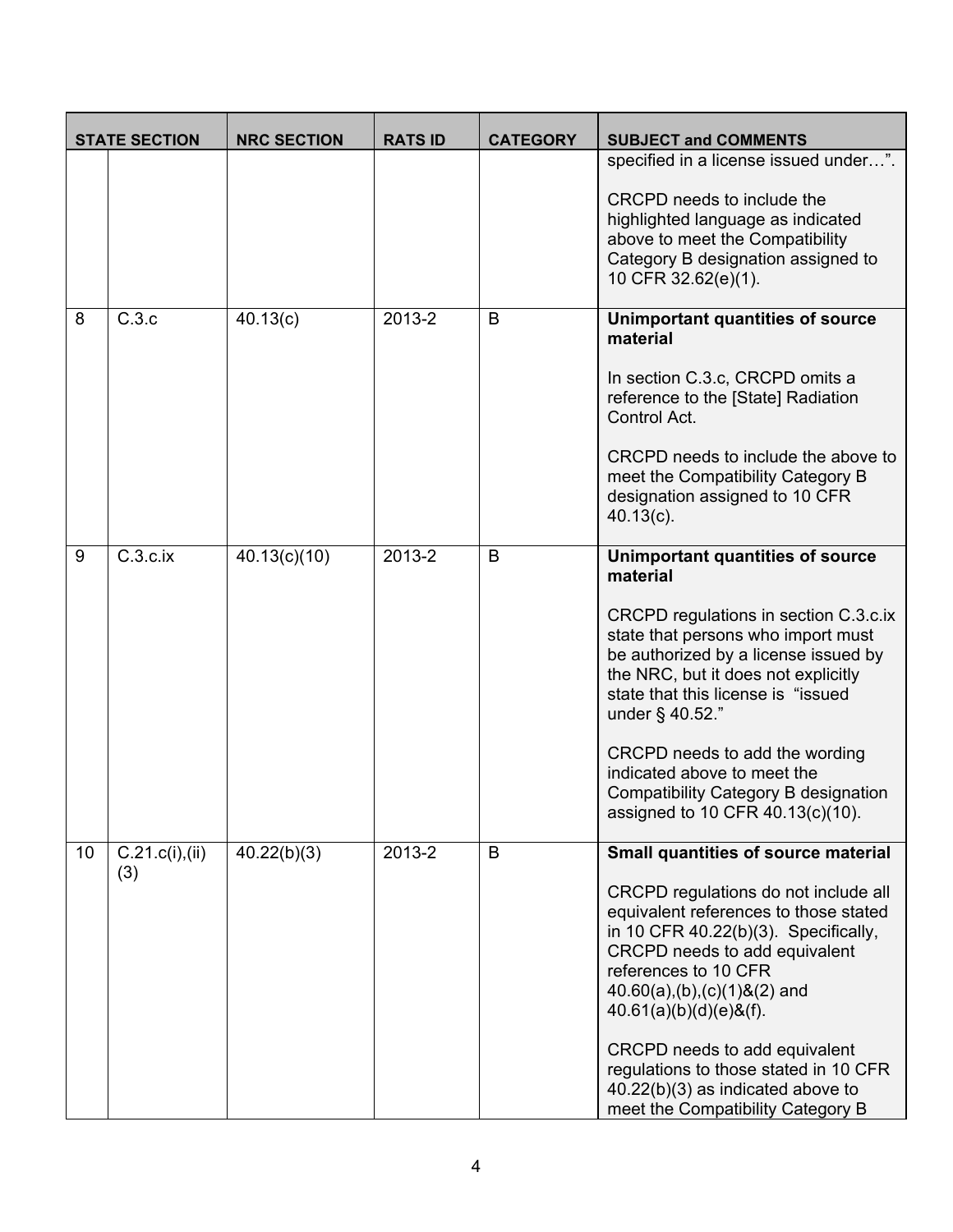| <b>STATE SECTION</b> |           | <b>NRC SECTION</b> | <b>RATS ID</b> | <b>CATEGORY</b> | <b>SUBJECT and COMMENTS</b>                                                                                                                                                                                                                                                                                                                                                                                                                                                                                                                                                                                                                   |
|----------------------|-----------|--------------------|----------------|-----------------|-----------------------------------------------------------------------------------------------------------------------------------------------------------------------------------------------------------------------------------------------------------------------------------------------------------------------------------------------------------------------------------------------------------------------------------------------------------------------------------------------------------------------------------------------------------------------------------------------------------------------------------------------|
|                      |           |                    |                |                 | designation assigned to 10 CFR<br>$40.22(b)(3)$ .                                                                                                                                                                                                                                                                                                                                                                                                                                                                                                                                                                                             |
| 11                   | C.21.b    | 40.22(d)           | 2013-2         | B               | <b>Small quantities of source material</b>                                                                                                                                                                                                                                                                                                                                                                                                                                                                                                                                                                                                    |
|                      |           |                    |                |                 | a) 10 CFR 40.22(d) states, " to the<br>extent that such receipt,<br>possession, use, and transfer are<br>within the terms of this general<br>license regulations". CRCPD<br>regulations say "or" instead of<br>"and".<br>CRCPD needs to change their<br>regulations to say, "and" where<br>designated.                                                                                                                                                                                                                                                                                                                                        |
|                      |           |                    |                |                 | b) CRCPD regulations state,<br>"[h]owever, this exemption shall<br>not be deemed to apply to any<br>such person who is also in<br>possession of source material<br>under a specific license issued<br>pursuant to C.21.a." This can be<br>interpreted to mean that the<br>exemption is applicable if the<br>entity has a specific license and<br>also is in possession of source<br>material, whereas 10 CFR<br>40.22(d) only requires the entity to<br>possess a specific license<br>CRCPD needs to revise their<br>regulations as indicated above to<br>meet the Compatibility Category B<br>designation assigned to 10 CFR<br>$40.22(d)$ . |
| 12                   | C.28.o.iv | 40.55(d)           | 2013-2         | B               | <b>Conditions of licenses to initially</b><br>transfer source material for use<br>under the 'small quantities of<br>source material' general license:<br><b>Quality control, labeling, safety</b><br>instructions, and records and<br>reports<br><b>CRCPD regulations omit 10 CFR</b><br>40.55(d)(iii) in C.28.o.iv(c), and<br>instead repeat the text from 10 CFR<br>40.55(d)(ii) (i.e., C.28.o.iv(b)).                                                                                                                                                                                                                                      |